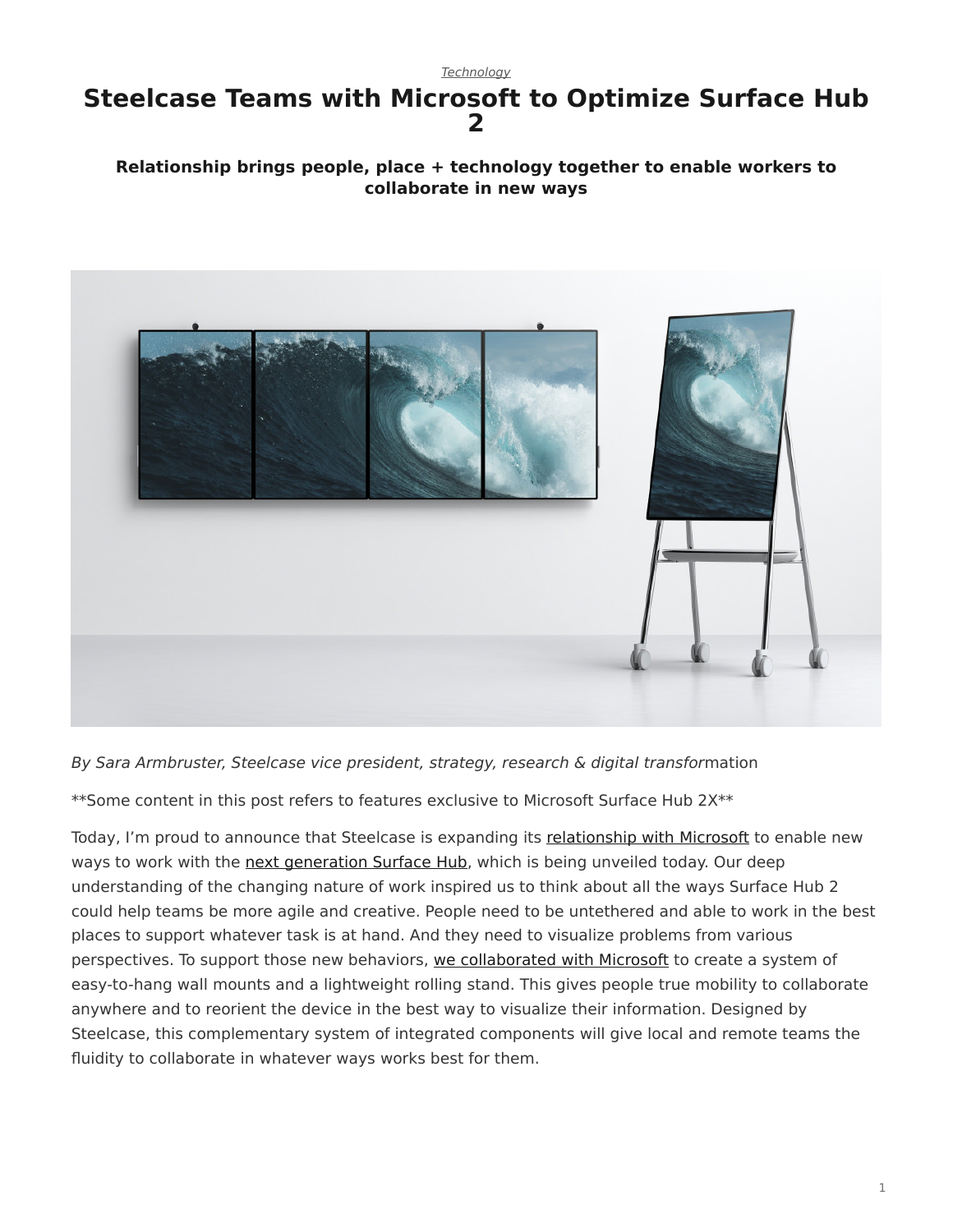## **SUPPORTING A GREAT EMPLOYEE EXPERIENCE**

As organizations pursue growth they need to foster more innovation, which needs a new kind of work culture. To support this change, we believe it's critical to create a great employee experience at work to attract the right talent, engage people and help them do their best work so organizations can innovate and grow.

Creating a great employee experience requires three things: create a culture that supports the wellbeing of people, provide technology that works where and how people need it, and give people a diverse range of spaces to support the different types of activities they do throughout their day. Yet many organizations design these three elements independently, with HR, IT and Real Estate all functioning as separate departments and with separate teams. Together with Microsoft, we're working to help organizations bridge this gap to bring people, place and technology together holistically, as an interconnected ecosystem. This latest collaboration with Microsoft, along with our earlier work together developing Creative Spaces and Workplace Advisor, shows that technology can make place more effective and that well-designed places can help technology be easier to use.

Work is changing faster than ever before, and so places and technology must change too. People need cloud-enabled technology that is both mobile and fixed, so their ideas can travel with them wherever they go, whether they're working alone or together. Similarly, workers need a diverse range of spaces that support focus, collaboration, learning, socialization and respite. They need places that drive agility and creative performance.

# **BRINGING TOGETHER PEOPLE, PLACE + TECHNOLOGY**

Together with Microsoft, [we're creating a support system for the Surface Hub 2](https://www.steelcase.com/products/collaboration/steelcase-roam/) that brings people, space and technology together and helps create a great employee experience. Our solutions enable workers to create and ideate anywhere, at any time, with the movement and fluidity to take their ideas wherever they need to go.

We're excited to offer specific product and distribution details and new spaces that optimize Surface Hub 2.